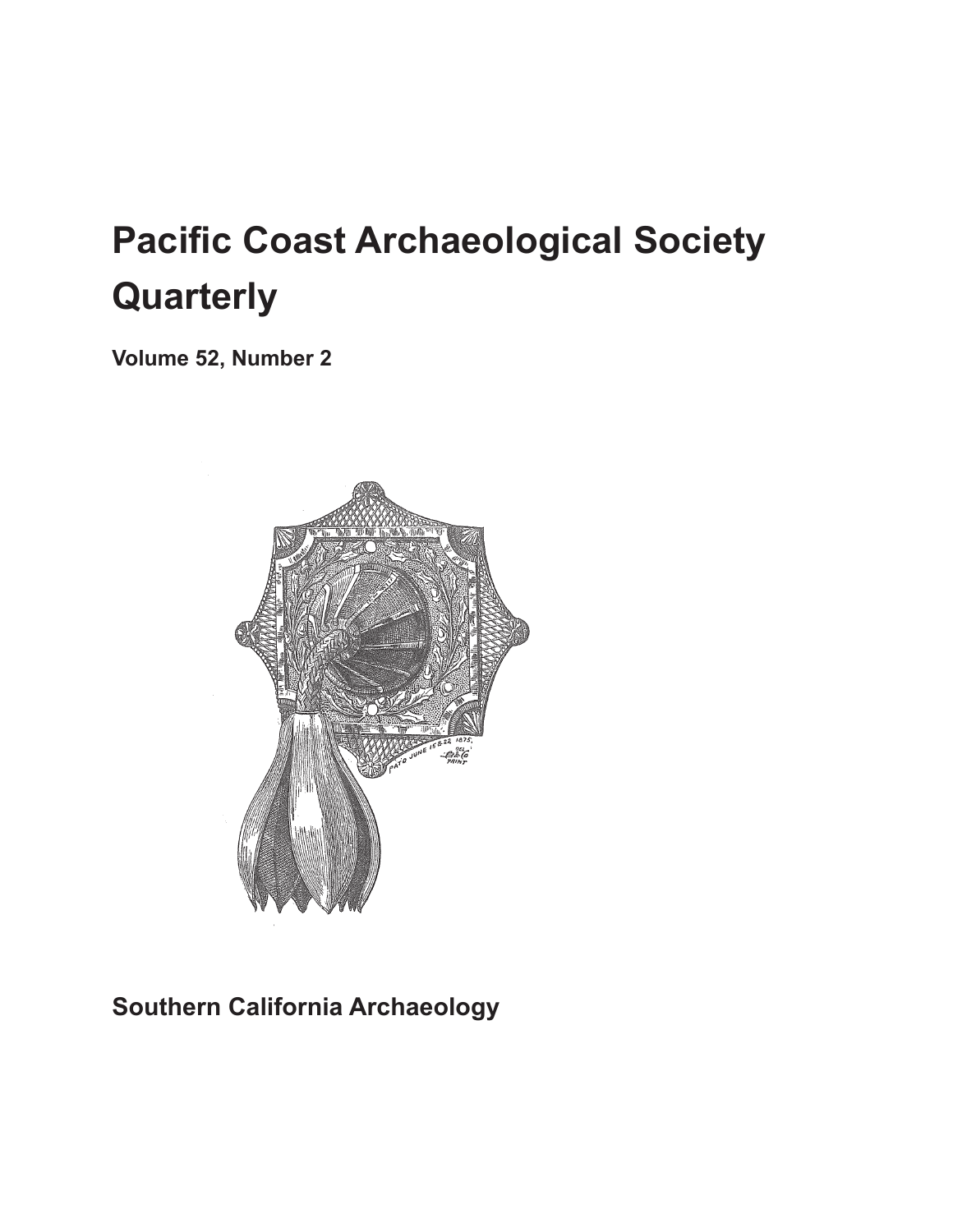## **Pacific Coast Archaeological Society Quarterly**

**Volume 52, Number 2**



Editor Henry C. Koerper Production Editor Rene Brace

Publications Committee Bob Brace, Gail Cochlin, Stephen Dwyer, Scott Findlay, Megan Galway, Jane Gothold, Sherri Gust, and Kathleen Shada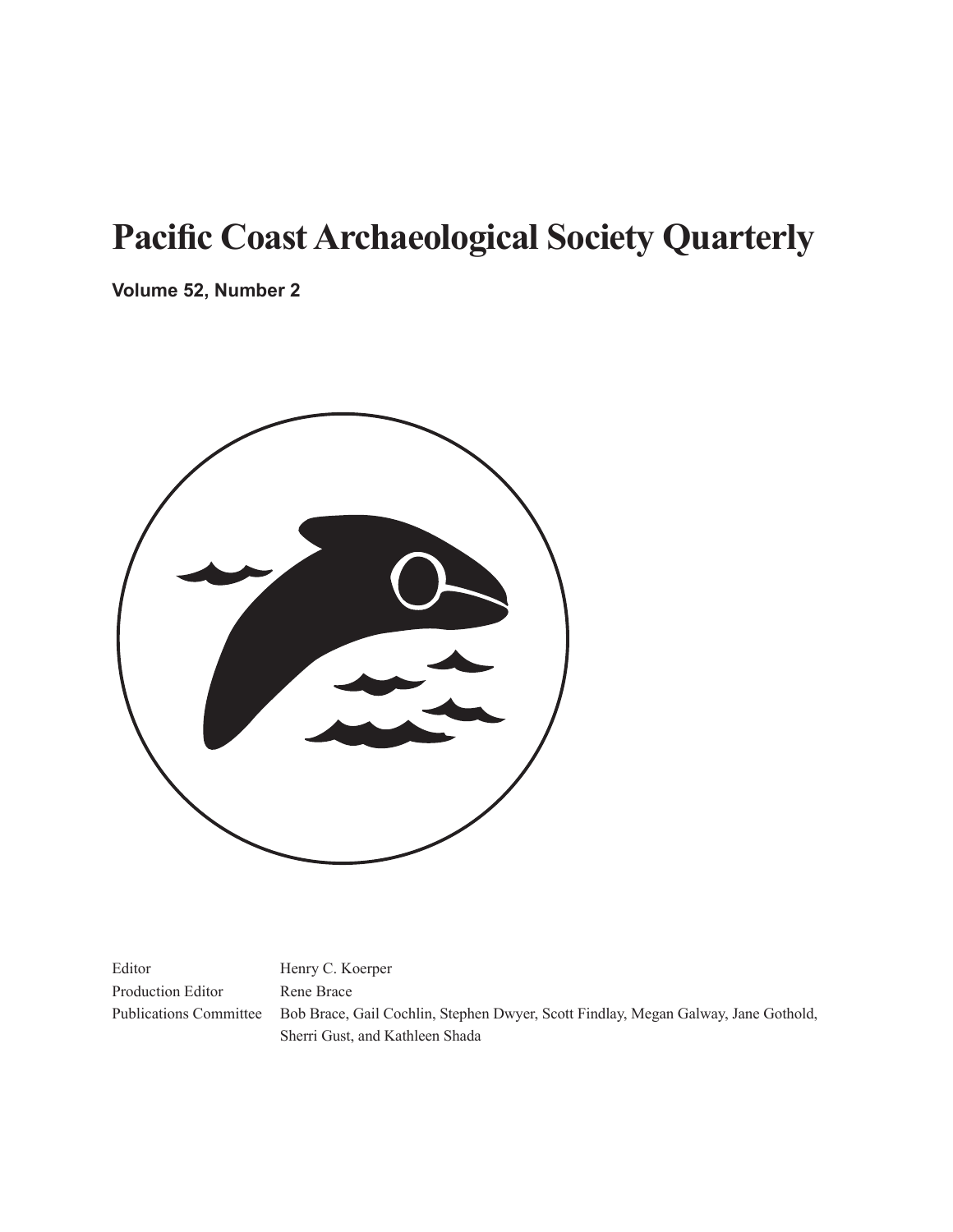#### *Pacific Coast Archaeological Society Quarterly*

The *Pacific Coast Archaeological Society Quarterly* is a publication of the Pacific Coast Archaeological Society (PCAS), which was organized in 1961. PCAS is an avocational group originally founded to study and to preserve the anthropological and archaeological history of the original inhabitants of Orange County, California, and adjacent areas. The Publications Committee invites the submittal of original contributions dealing with regional history and prehistory. Although PCAS is especially interested in reports which shed further light on the early inhabitants of coastal southern California, it always welcomes reports on the wider Pacific Coast region.

Information about subscriptions to the *Pacific Coast Archaeological Society Quarterly* and the *PCAS Newsletter* is available online at www.pcas.org. Back issues of the *Pacific Coast Archaeological Society Quarterly* are available. An index to Volumes 1 through 40 is available as Volume 40, Numbers 3 & 4. This searchable index is online at www.pcas.org. Four *Occasional Papers* (on Catalina Island, Mexican Majolica, and the Peralta Adobe and a remembrance of H. B. Nicholson) have also been published by PCAS. To place an order, receive information about the Pacific Coast Archaeological Society, or submit an article for publication, email publications@pcas.org or write: Pacific Coast Archaeological Society, PO Box 10926, Costa Mesa, California, 92627. Additional information is available at www.pcas.org. PCAS is not responsible for delivery of publications to subscribers who have not furnished a timely change of address.

Recent issues of the *Pacific Coast Archaeological Society Quarterly* are available at www.pcas.org and can be downloaded and viewed but not printed. Articles appearing in the *Pacific Coast Archaeological Society Quarterly*  are abstracted in *Historical Abstracts* and *America: History and Life*. This issue of the *Pacific Coast Archaeological Society Quarterly* is copyrighted © 2016 by the Pacific Coast Archaeological Society. ISSN 0552-7252.

This issue was published in June 2016. In the *PCAS Quarterly* publication sequence, this issue is Volume 52, Number 2 (subscription year 2016).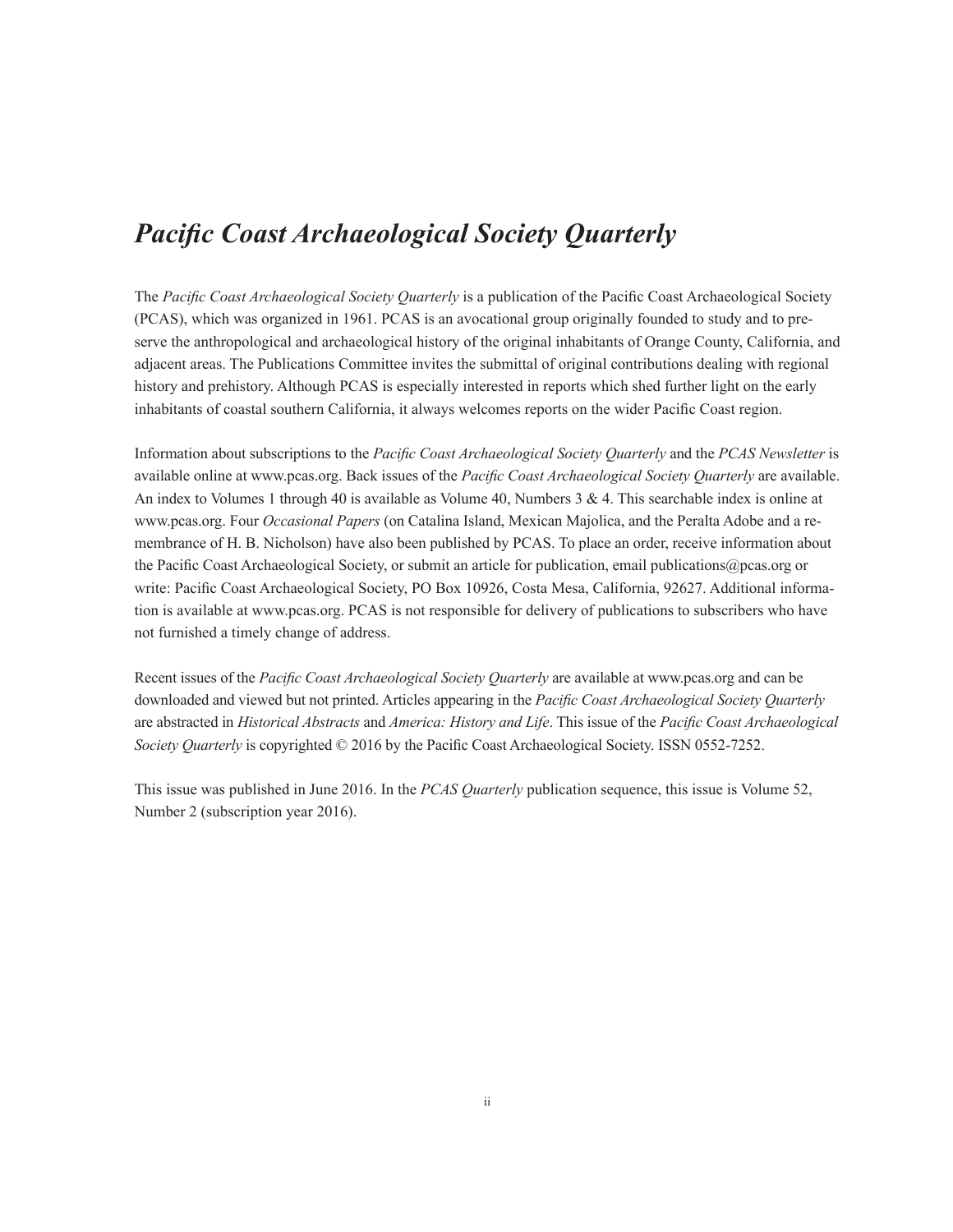### *Contents*

| Roger J. Desautels (1927–1982) and the Genesis of American Corporate Archaeology  1<br>Paul G. Chace |  |
|------------------------------------------------------------------------------------------------------|--|
| Henry C. Koerper                                                                                     |  |
| Henry C. Koerper and Joe Cramer                                                                      |  |
| Sherri Gust                                                                                          |  |

Cover: Illustration of octagonal lug with dangling blossom handle for casket or coffin. From nineteenth century catalog for undertakers.